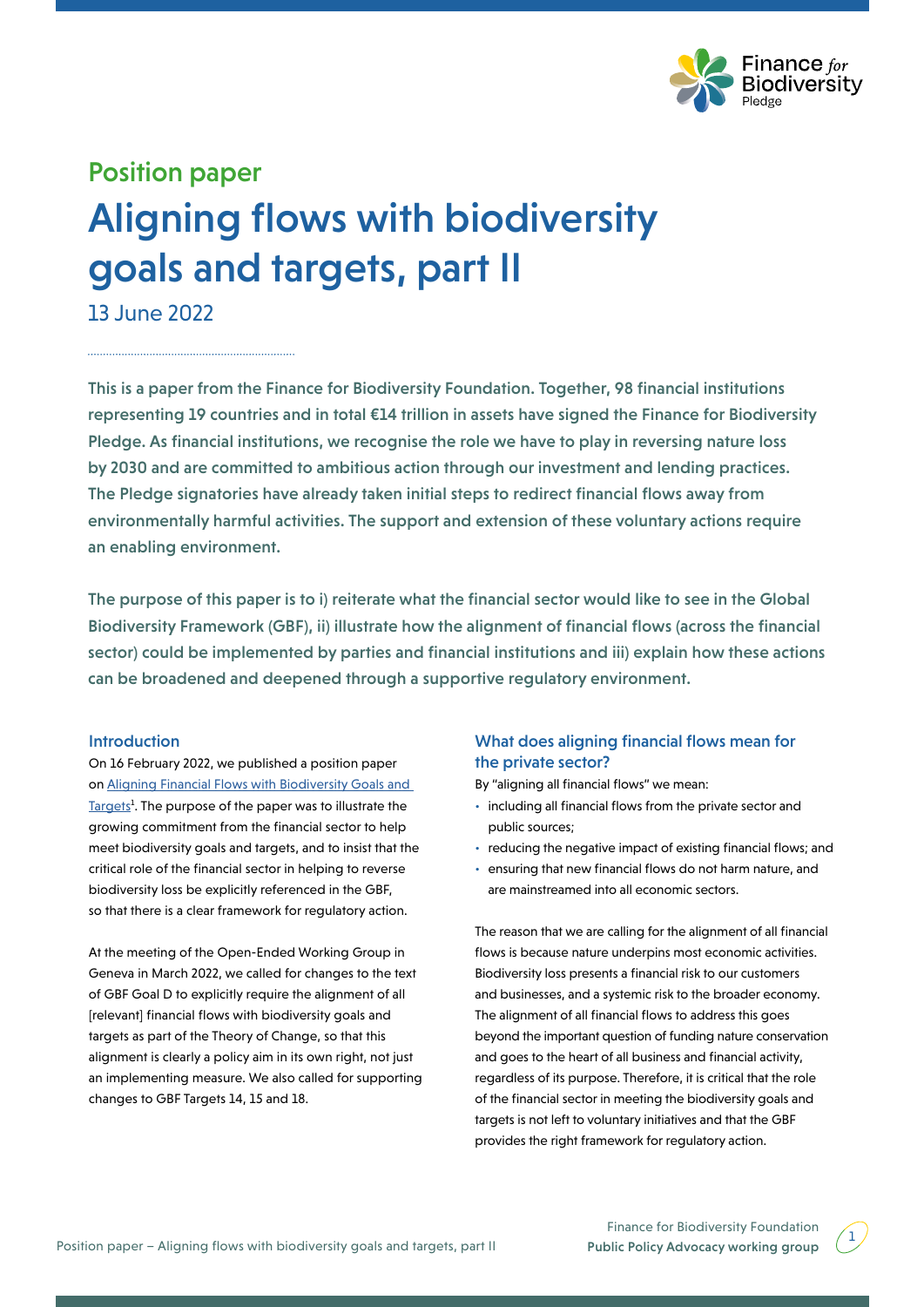

# What is the private financial sector already doing?

The private financial sector is taking important steps to address biodiversity loss. First of all, 98 signatories of the Finance for Biodiversity Pledge have committed to:

- 1 Collaborating and sharing knowledge on biodiversity
- 2 Engaging with companies
- 3 Assessing impact
- 4 Setting targets
- 5 Reporting publicly on the above before 2025

Under the Finance for Biodiversity Foundation, member financial institutions are collaborating actively to assess and measure their impact and dependencies on nature and to set targets for protecting biodiversity. They are also establishing a platform to engage jointly with systemically important companies and relevant policymakers via a new programme, Nature Action 100 (NA100). [NA100 is expected to be launched](https://www.financeforbiodiversity.org/global-investors-developing-new-collaborative-engagement-initiative-to-drive-nature-action/)  this summer<sup>2</sup>.

The Pledge signatories are also active within the Taskforce on [Nature-related Financial Disclosures \(TNFD\)](https://tnfd.global) in developing a framework for risk management and disclosure. The TNFD will help corporates and financial institutions to understand, identify and manage the (physical and transition) risks associated with their dependencies and impacts on nature, and also to identify the opportunities and help with public disclosure.

In the meantime, the financial institutions are taking action to reduce nature-related financial risks.

## Examples from the Finance for Biodiversity Pledge signatories:

## Aviva plc *- Redirecting capital towards nature-positive outcomes*

Aviva launched its [Biodiversity Policy](https://www.wwf.org.uk/sites/default/files/2022-05/Aligning-the-UK-Financial-System-to-Net-Zero.pdf) in September 2021. It outlines several principles to guide decision-making and actions on biodiversity as well as commitments across the company. This includes conducting a biodiversity impact assessment across its investments, direct and underwriting, as well as a deforestation risk assessment across its financing activities and investments. Action on biodiversity is also embedded within Aviva's net zero by 2040 plan, where they seek to ensure that their investments in carbon removals also have positive impacts on biodiversity. The company has committed to invest £100m into nature-based solutions by 2030 as a first step. Aviva, alongside partners WWF, are also advocating for the integration of nature into corporate, finance sector and government net zero transition planning<sup>3</sup>.

In addition, Aviva Investors also founded the Natural Capital Transition Global Equity Fund (NCTF). This fund invests in companies that either provide solutions to biodiversity loss or are transitioning their business models to manage their impact on nature. The fund engages with all holdings to encourage biodiversity assessment, set up timebound biodiversity-related targets, and identify key weaknesses specific to each company and encourage action to resolve

these: if no action is taken in these three areas over a threeyear period, the company will be divested from the fund.

Aviva Investors annual letter to the chairs of companies they invest in lists biodiversity as 'one of 4 key stewardship priorities that will shape our voting and engagement activities this year'. In relation to deforestation, they have committed to vote against targeted management resolutions at the worst-performing forest risk commodity companies in the Global Canopy [Forest 500](https://forest500.org) ranking.

## Federated Hermes Limited *- Biodiversity-related stewardship and investment*

EOS at Federated Hermes' developed a white paper, *[Our Commitment to Nature](https://www.hermes-investment.com/uki/wp-content/uploads/2021/02/eos-our-commitment-to-nature-spreads.pdf)*, that sets out engagement priorities and expectations of companies. It makes the business case for action and outlines how investor engagement with companies is a key route by which biodiversity loss can be halted and reversed. EOS continues to call on companies to commit to having a net-positive impact on biodiversity throughout their operations and supply chains by 2030 at the latest. The expectation is for this goal to be accompanied by strong governance, effective measurement, an impactful strategy, and regular disclosure. EOS engages with companies across a range of sectors on how they can reduce their contribution to the five drivers of biodiversity loss, including climate change, pollution, and land and sea use change.

2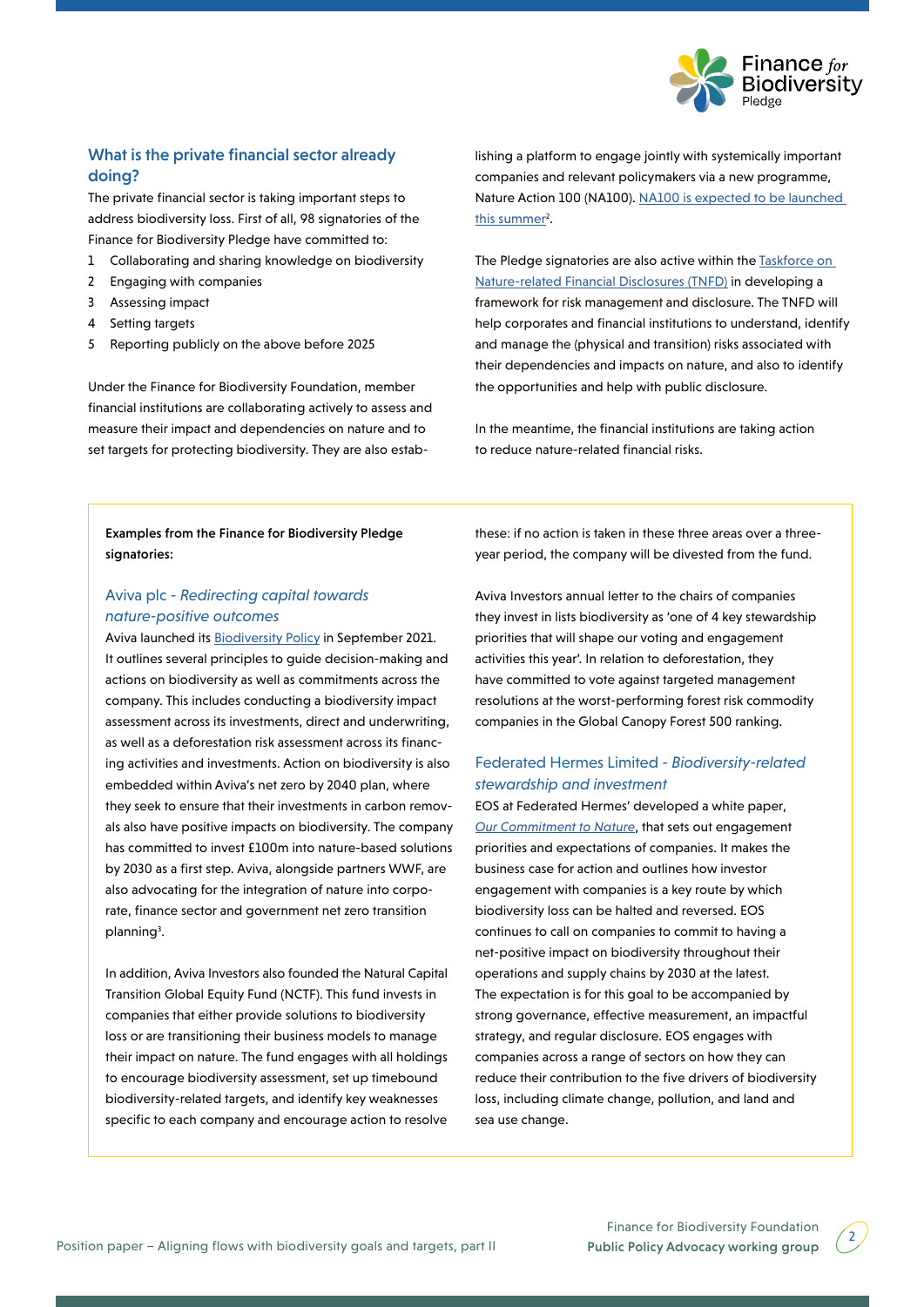

Federated Hermes Limited also recently launched a Biodiversity Equity Fund, which invests in a concentrated portfolio of companies that are best in class and are providing solutions to avert loss of biodiversity and support its restoration.

## HSBC Asset Management *- Linking land restoration to carbon credits*

Climate Asset Management – a natural capital investment partnership between HSBC Asset Management and climate change specialist firm Pollination – will support a \$150 million nature-based carbon programme in East Africa. Working through the [Global EverGreening Alliance,](https://www.evergreening.org) the Restore Africa programme aims to restore more than two million hectares of land and directly support two million smallholder farms in the next five years across Kenya, Ethiopia, Malawi, Tanzania, Uganda, and Zambia. The programme is an innovative community-led model that connects the local efforts of farmers on the ground with new revenue streams from global carbon markets. Building on the existing investments of smallholder farms and NGOs to restore degraded ecosystems, the Global EverGreening Alliance will support farmers to adopt regenerative and other sustainable land management practices that sequester greenhouse gas emissions. Climate Asset Management will provide the financing required to implement these activities, against the forward volume of carbon credits expected to be produced. Investors in Climate Asset Management's Nature Based Carbon Strategy would receive the carbon credits generated, as their return.

## Storebrand Asset Management *- Aiming for deforestation-free portfolios in 2025*

Storebrand Asset Management has committed to eliminating agricultural commodity-driven deforestation from its portfolios by 2025. It has developed an approach for screening that incorporates two tools: [Trase](https://www.trase.earth), developed by the Stockholm Environment Institute, Global Canopy and Neural Alpha, and the **Forest 500** developed by Global Canopy. Forest 500 identifies and ranks the most influential companies and financial institutions in forest-risk commodity supply chains. The results indicate shortcomings in these companies' commitments, highlighting where greater action and transparency is required. Trase brings together disparate, publicly available data to estimate deforestation impacts associated with soft commodity producers and traders in high deforestation-risk commodity supply chains. This analysis allows Storebrand Asset Management to identify sectors and companies to focus its attention on. The identified companies will need to demonstrate a commitment to eliminating deforestation by taking the following steps, amongst others: stronger awareness and governance, a publicly disclosed commodity-specific policy with quantifiable, timebound commitment, traceability covering the entire supply chain, and monitoring and verification processes to ensure that suppliers are complying with the company's deforestation policy. If dialogues don't progress, escalation will be needed, such as through voting at AGMs, signalling whether companies are moving far or fast enough.

## How can private finance sector action be scaled up through the Global Biodiversity Framework?

Voluntary action alone will be insufficient to change practices across the financial sector in a way that protects and restores biodiversity at the rate and scale required. Broadening the scope of the voluntary action being taken by some financial institutions will require supportive action from governments, regulators, and public finance institutions.

Progress achieved on policy and reporting frameworks for climate change can serve as a blueprint for nature-related risks, potentially enabling a much swifter response. As we have seen with climate-related regulation, an acceleration of regulation is required to support the financial sector's response to the biodiversity crisis. Furthermore, given the strong link between climate change and biodiversity loss,

we need a harmonised policy approach that will deliver net-zero greenhouse gas emissions, in line with the goals of the Paris Agreement, and tackle the nature crisis. It is critical that the GBF, especially through Goal D, create the impetus for governments to create an enabling environment that will facilitate and increase action from the financial sector to reverse biodiversity loss in this decade.

While there is still a long way to go in creating effective policy mechanisms to address nature-related risks, we believe that Goal D should be framed to serve as the basis for driving further regulatory action by requiring the alignment of all public and private financial flows. The need for an enabling regulatory environment to support implementation by the financial sector should be mirrored in targets 14 and 15.

 $3<sup>2</sup>$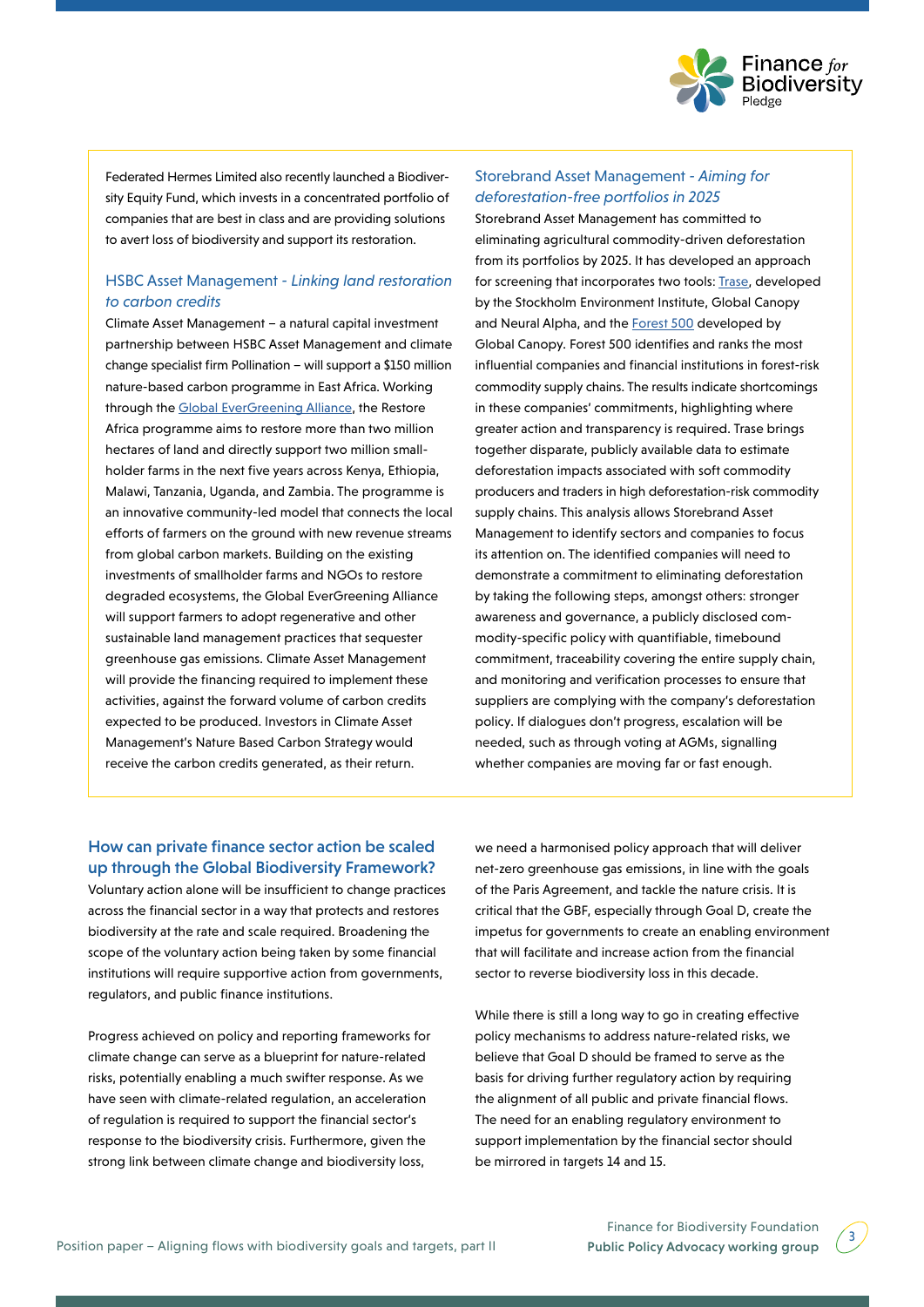

### *Mandatory disclosure and standardized data*

Whilst the financial stability implications of climate change have become widely accepted by financial authorities, further analysis into the scale and breadth of biodiversity-related financial risks is complicated by data gaps, methodological challenges, and a widespread lack of understanding about financial materiality related to biodiversity loss. Recent initiatives such as the Taskforce for Nature-related Financial Disclosures aim to fill these gaps. With time, governments should introduce regulation to make such disclosures mandatory for businesses and financial institutions, as has been the case for climate-related financial disclosures through the Taskforce on Climate-related Financial Disclosures (TCFD) framework. For this reason, it is critical that target 15 in the GBF make explicit reference to 'disclosing impacts and dependencies'.

In Europe, the Sustainable Finance Disclosure Regulation (SFDR) incorporates a company's impact on biodiversity-sensitive areas under the principal adverse impacts' framework. In France, Article 29<sup>4</sup> [of the law on Energy and Climate](https://www.legifrance.gouv.fr/jorf/article_jo/JORFARTI000039355992) has already been introduced. It requires financial institutions, including investors, banks and insurers, to disclose their biodiversity and climate-related impacts and risks. In addition to disclosure, French financial institutions will be required to / need to articulate their strategy for reducing negative biodiversity impacts. This should include specific targets and a measure of alignment with international biodiversity goals. It is expected that the TNFD will support the implementation of this law. With time, we expect to see more countries implement similar requirements for financial institutions, based on France's leading example.

#### *Central banks and nature-related financial risks*

Central bank and financial supervisors have gained increasing attention as key components in the transition towards a financial sector that actively contributes to international climate ambitions and to the Sustainable Development Goals. They increasingly also recognize their role in tackling biodiversity-risk of private financial flows.

Central banks and financial supervisors are public institutions charged with maintaining price and financial stability, typically achieved via their control over monetary policy, their provision of liquidity to the banking system, and via financial regulation and supervision, says research of the Stockholm Resilience Centre<sup>5</sup>. The **[Network for Greening the Financial System](https://www.ngfs.net/en)** (NGFS), which comprises over 90 central banks and financial supervisors, has recognized that climate change and broader environmental threats such as biodiversity loss are 'sources of

financial risk' and that 'central banks and supervisors should […] ensure that the financial system is resilient to these risks'.

For example, the Dutch central bank, De Nederlandsche Bank (DNB), has quantitatively mapped the physical and transition risks of domestic biodiversity loss, estimating that 36% of Dutch financial institutions are highly dependent upon at least one ecosystem service. An analysis of the European Central Bank's corporate sector purchase program (CSPP) portfolio – which accounts for 20% of the euro-denominated bond market – found that over 40% of the studied assets are potentially exposed to high or very high dependencies on ecosystem services. Using an extended methodology that accounts for upstream effects, the Banque de France has found that all securities held by French financial institutions are to a greater or lesser extent dependent on ecosystem services through their supply chains. The World Bank has also used these methodologies for Brazil, finding similar results.

The [NGFS Study Group's recommendations](https://www.inspiregreenfinance.org) on the topic of biodiversity and financial stability have focused on the need to develop risk assessment methodologies, such as biodiversity-related scenarios, and signal the importance of accounting for biodiversity to financial institutions under their supervisory jurisdiction.<sup>6</sup>

#### *Reforming economic policy*

Economic incentives and the phasing out of harmful subsidies also play a key role in enabling economic conditions for transformations. Economic policy reform to align incentives with sustainable practices (e.g., reform of subsidies and other government support harmful to nature and help better capture the value of nature in decision-making through environmental taxes and tradable permits). We therefore welcome the [recom](https://www.financeministersforclimate.org/news/hp5-publishes-report-nature-related-risks-finance-ministries)[mendations](https://www.financeministersforclimate.org/news/hp5-publishes-report-nature-related-risks-finance-ministries) of the Coalition of Finance Ministers for Climate Action in managing nature-related financial risk using policy levers like aligning economic incentives with sustainable practices.<sup>7</sup>

The so-called 'Amazon soy Moratorium' in Brazil during the years 2004-2012 led to the rapid and 84% decrease in the rate of deforestation. The combined effects of more stringent national legislation, increased government capacities, international partnerships, and consumer pressure led to visible improvements on deforestation risks in the Brazilian Amazon. Restrictions to access to credit, and new rules for municipal subsidies to economic sectors with high deforestation risk played a key role. A phase-out of deforestation-prone economic activities, to new and socially inclusive business models that support regenerative farming practices, reforestation and job opportunities, will require investments.

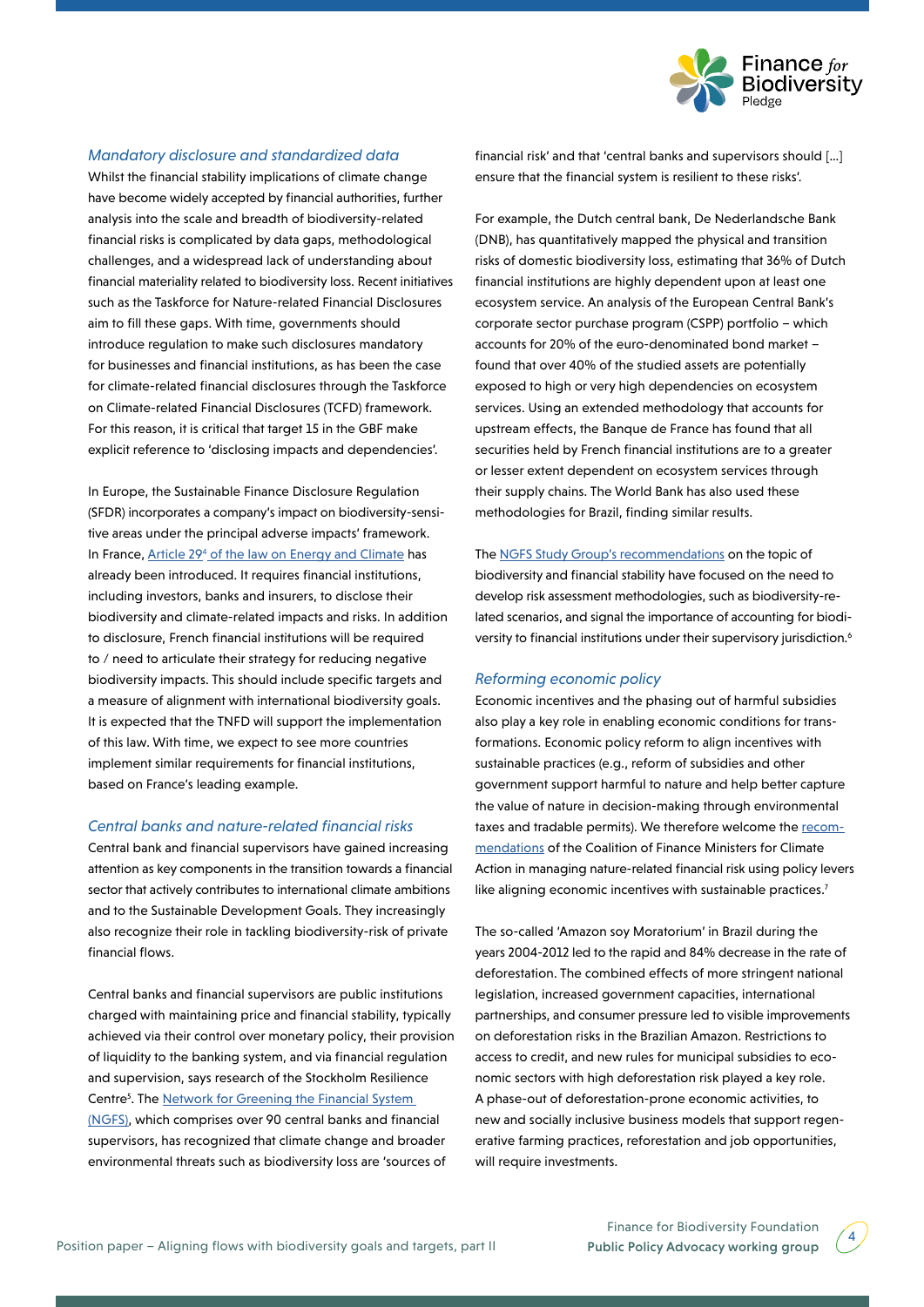

# What further action is required in Nairobi and at COP15?

We are pleased that the bracketed negotiated text of the Global Biodiversity Framework for Goal D in the Report of the Open-ended Working Group following the Geneva meeting has included the concept of the alignment of all financial flows into the text for further discussion in Nairobi. Below you can find our further recommendation for Goal D and also for the accompanying Targets 14 and 15.

#### *Goal D*

We urge Parties to support the inclusion of the following text in Goal D:

- *"the alignment of all public and private financial flows with [the 2050 Vision and the goals and targets of this framework is achieved]"*
- financial flows that is "harmful to biodiversity is reduced"

We recommend keeping the **bold** parts in the text of Goal D in the Report of the third meeting of Open-ended Working Group (part II)<sup>8</sup>:

[In accordance with Article 20 of the Convention] [Building on past investments,] [By 2050,] [Address] the [biodiversity finance] gap [between available financial resources [from all sources] and other means of implementation, and those necessary] to achieve the 2050 Vision and the goals and targets of the post-2020 global biodiversity framework [is closed], [prioritizing a significant increase in public resources, and through direct access modalities] [and by 2030,] resources from all sources have been significantly increased lincluding non-financial means of implementation [by \$X by 2030 and \$Y by 2050][by % of GDP and used efficiently and effectively], **[financing harmful to biodiversity is] [reduced** by \$X by 2030] [and [eliminated] by 2050]]] and enhance capacity building and development, technical and scientific cooperation, and technology transfer, and [all financial resources**][public and private financial flows] are aligned with [the 2050 Vision and the goals and targets of this framework** [and effective mainstreaming of biodiversity across all policies and sectors [across all national levels] **is achieved**]][biodiversity objectives] [CBD objectives].

We note that there are alternate versions of Goal D provided. We support Alt 1 as a possible alternative for the text above:

• Alt 1 – We support the way that the alignment of public and private financial flows is referred to in Alt 1. It captures all financial flows, regardless of their purpose, and is clear

on the need to reduce harmful flows. This fully captures our policy intentions.

- Alts 2 and 3 We think that these alternates are incomplete in the way that they refer to the alignment of public and private financial flows, as the alignment is limited to the context of resource mobilisation for biodiversity goals and targets. We fully support increased resource mobilisation for these aims and believe that the private sector has a big role to play in this. However, the policy on aligning all financial flows to meet biodiversity goals and targets is incomplete if we do not capture all flows, regardless of their purpose. Should either Alt 2 or Alt 3 become the preference of the Parties, we urge that the reference to the alignment of public and private financial flows is broadened to include all flows. We believe that referring to the alignment of all flows regardless of purpose will result in an increase in private sector activities towards biodiversitypositive investments and actions.
- Alt 4 This alternate fails to refer to the alignment of financial flows at all. Should Alt 4 become the preference of the Parties, as with Alt 2 and Alt 3 above, we urge that the reference to the alignment of public and private financial flows regardless of their purpose be explicitly included in the text.

## *Target 14 and 15*

Goal D and the references to the alignment of public and private financial flows must be connected with the respective Targets, in particular Targets 14 and 15, by clearly identifying concrete measures for both the public and private sectors, to ensure the implementation of the alignment of public and private financial flows by all relevant actors. These targets should make clear the need for Parties to create enabling environments to facilitate action from financial institutions and businesses, and to clarify that this also includes the reduction of harmful private financial flows. The draft text of those targets in the Report of the Open-Ended Working Group appropriately reflects our position, so we urge that those concepts remain in the text.

The important elements for Targets 14 and 15 are reflected in our previous paper.

We recommend keeping the bold parts and removing the crossed-out parts in the text in the Report of the third Open-ended Working Group (part II):

#### *Target 14*

[Ensure the full integration of] [Fully integrate] biodiversity and its [multiple] values into policies, regulations, planning and development processes, poverty reduction strategies, [accounts,]